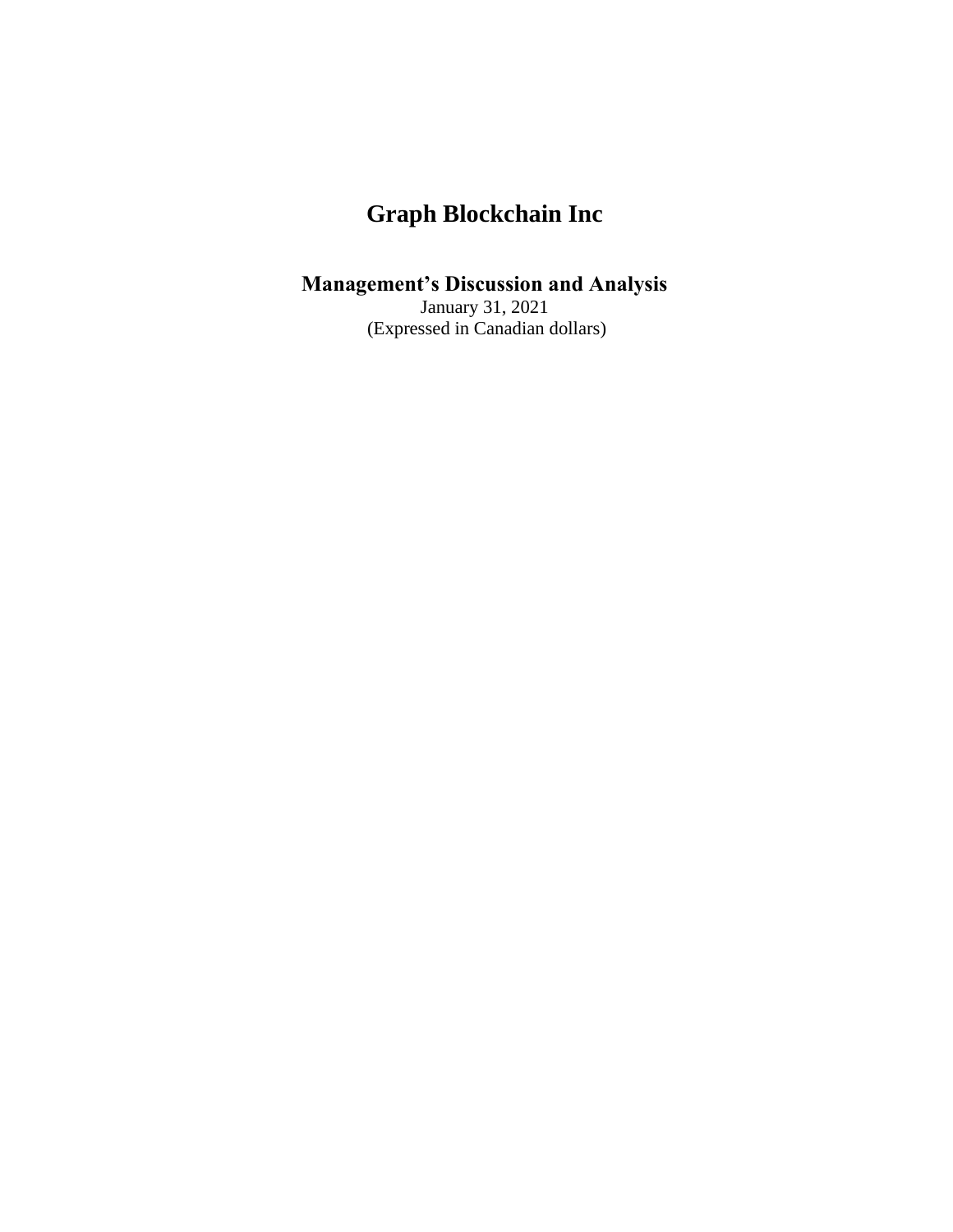Management's Discussion and Analysis for the Nine Months Ended January 31, 2021 (Canadian dollars, except share and unit information)

The following discussion and analysis, prepared as of March 30, 2021, provides information that management believes is relevant to an assessment and understanding of the results of operations and financial conditions of Graph Blockchain Inc. (the "Company"). The Management's Discussion and Analysis ("MD&A") should be read in conjunction with the itnterim condensed consolidated financial statements of the Company for the three and nine months ended January 31, 2021 and the audited consolidated financial statements of the Company for the year ended April 30, 2020. Unless otherwise noted, all financial information in the MD&A has been prepared in accordance with International Financial Reporting Standards ("IFRS"). All amounts are expressed in Canadian dollars unless otherwise indicated.

#### **Forward Looking Statements**

This MD&A contains or incorporates forward-looking statements within the meaning of Canadian Securities legislation (collectively, "forward-looking statements"). These forward-looking statements relate to, among other things, revenue, earnings, changes in cost and expenses, capital expenditures and other objectives, strategic plans and business development goals, and may also include other statements that are predictive in nature or that depend upon or refer to future events or conditions, and can generally be identified by words such as "may", "will", "expects", "anticipates", "intends", "plans", "believes", "estimates" or similar expressions. In addition, any statements that refer to expectations, projections, or other characterizations of future events or circumstances are forwardlooking statements. These statements are not historical facts but instead represent only the Company's expectations, estimates, and projections regarding future events.

Although the Company believes the expectations reflected in such forward-looking statements are reasonable, such statements are not guarantees of future performance and involve certain risks and uncertainties that are difficult to predict. Undue reliance should not be placed on such statements. Certain material assumptions are applied in making forwardlooking statements and actual results may differ materially from those expressed or implied in such statements.

The forward-looking statements contained in this MD&A are made as at the date of this MD&A and, accordingly, are subject to change after such date. Except as required by law, the Company, does not undertake any obligation to update or revise any forward-looking statements made or incorporated in this MD&A, whether as a result of new information, future events or otherwise.

#### **Selected Financial Information**

### **EBITDA and Adjusted EBITDA**

Management believes that EBITDA and Adjusted EBITDA are effective measures for analyzing the performance of the Company. The term "EBITDA" refers to earnings before deducting interest, taxes, depreciation and amortization. The Company calculates Adjusted EBITDA as earnings before deducting interest and accretion, taxes, depreciation and amortization, listing expense, other reverse take-over fees, acquisition related costs, and share-based compensation. "EBITDA" and "Adjusted EBITDA" are both non-GAAP measures. The Company believes that Adjusted EBITDA is useful additional information to management, the Board and investors as it provides an indication of the operational results generated by its business activities prior to taking into consideration how those activities are financed and taxed and also prior to taking into consideration asset depreciation and amortization and it excludes items that could affect the comparability of our operational results and could potentially alter the trends analysis in business performance. Excluding these items does not necessarily imply they are non-recurring, infrequent or unusual. Adjusted EBITDA is also used by some investors and analysts for the purpose of valuing a company. Investors are cautioned that Adjusted EBITDA should not be construed as an alternative to operating earnings or net earnings determined in accordance with IFRS as an indicator of the Company's financial performance or as a measure of the Company's liquidity and cash flows. Adjusted EBITDA does not take into account the impact of working capital changes, capital expenditures, debt principal reductions and other sources and uses of cash, which are disclosed in the consolidated statement of cash flows.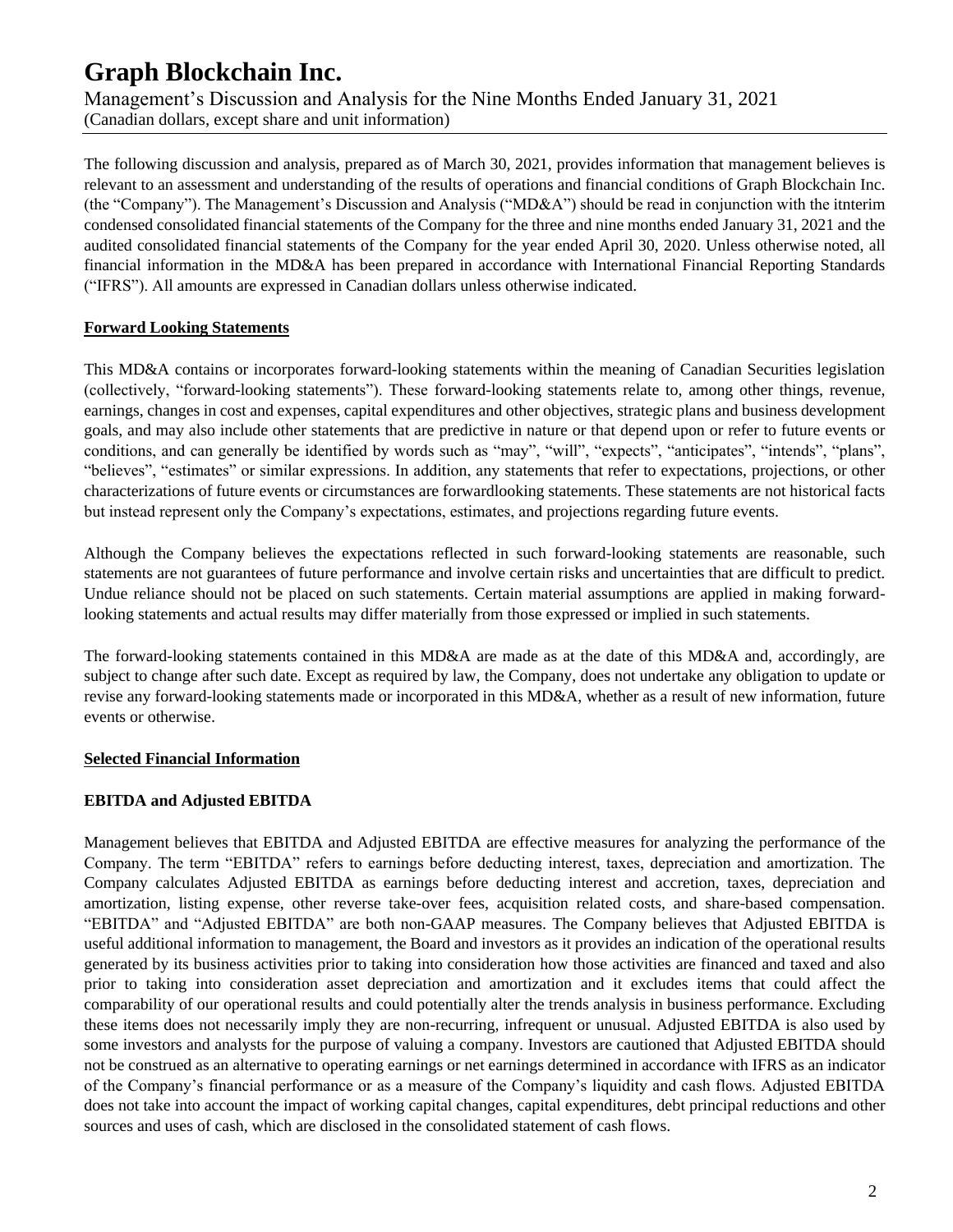Management's Discussion and Analysis for the Nine Months Ended January 31, 2021 (Canadian dollars, except share and unit information)

The following table reconciles income from operations to EBITDA and Adjusted EBITDA for the nine months ended January 31, 2021 and 2020:

|                                          | Three months Three months Nine months |             |               | Nine months |
|------------------------------------------|---------------------------------------|-------------|---------------|-------------|
|                                          | ended                                 | ended       | ended         | ended       |
|                                          | January 31,                           | January 31, | January 31,   | January 31, |
|                                          | 2021                                  | 2020        | 2021          | <b>2020</b> |
|                                          |                                       |             |               |             |
| Net income (loss)                        | (1,793,068)                           | 204,347     | (1,866,118)   | (440, 957)  |
| Depreciation and amortization            | 131                                   | (26, 441)   | 393           | 13,967      |
| Interest expense                         | 25                                    |             | 2,380         | 85          |
| <b>EBITDA</b>                            | (1,792,912)                           | 177,906     | (1,863,345)   | (426, 905)  |
| Share-based consulting fees              |                                       | 2,373       |               | 19,585      |
| Share-based compensation                 | 1,619,867                             |             | 1,619,867     |             |
| <b>Adjusted EBITDA</b>                   | (173, 045)                            | 180,279     | (243, 478)    | (407, 320)  |
| Weighted average number of common shares | 164,108,684                           | 138,081,643 | 157, 552, 128 | 137,779,274 |
| <b>Adjusted EBITDA per share</b>         | (0.001)                               | 0.001       | (0.002)       | (0.003)     |

Please refer to the Summary of Operations section in this MD&A for further details and other financial information.

#### **Business Overview**

The Company is a blockchain development company that provides high performance blockchain solutions that include graphic data analysis and consulting services, implementation of data mining analysis through the use of graph databases and speed enhancements of blockchain control systems for businesses and government. This includes the Babbage Mining Corp. which will focus on altcoins, alternative cryptocurrencies to Bitcoin. Graph will be the first publicly tradable altcoin Proof of Stake (**"POS"**) miner, which will generate revenue while providing exposure to several top digital assets by market capitalization. By mining altcoins through Proof of Stake, Babbage can provide to its investor's exposure to the vast emerging market of cryptocurrencies with the significant technological disruption and potential gains that altcoins represent.

The Company is a publicly traded corporation, incorporated in the province of British Columbia, and its head office is located at 4711 Yonge St., Suite 1000, Toronto, Ontario, M2N 6K8 Canada. The Company's common shares are listed on the Canadian Securities Exchange under the trading symbol "GBLC". The Company was incorporated under the laws of the Province of British Columbia on October 6, 1982. On November 6, 2018, the Company completed it's acquisition of BluStem Ltd. (formerly Graph Blockchain Limited) ("BluStem") through a reverse takeover, and changed the Company's name to Graph Blockchain Inc.

### **Summary of Operations**

#### **Revenue**

For the three and nine months ended January 31, 2021, revenue from operations was \$20,356 (2020 - \$Nil) and \$417,407 (2020 - \$Nil), respectively, and Graph Korea discontinued its operations at the end of April 2020.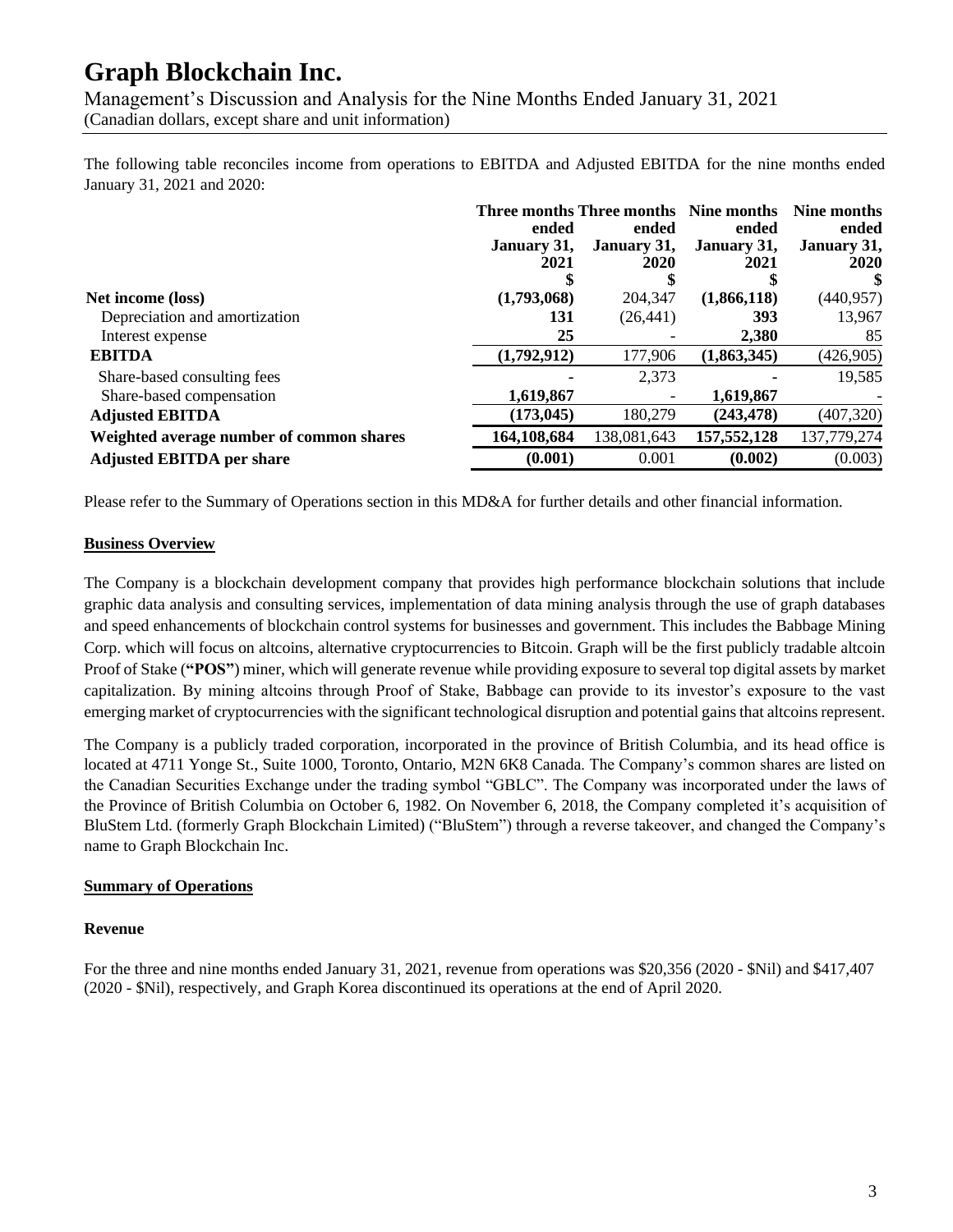Management's Discussion and Analysis for the Nine Months Ended January 31, 2021 (Canadian dollars, except share and unit information)

#### **Expenses**

For the nine months ended January 31, 2021, the Company incurred \$2,125,678 (2020 - \$440,828) of operating expenses. Certain significant items are noted:

- Salaries, benefits and management fees of  $$51,224 (2020 $200,530)$  decreased mainly as a result the completion of an 8 month management consulting agreement commencing on November 1, 2018 during the comparative period, refer to "Related Party Transactions" section for more information.
- Office and general of \$27,983 (2020 \$121,895) decreased mainly due to the discontinued operations of Graph Korea and reduction in sales and marketing expenses as the Company focuses on pursuing other business opportunities.
- Other operating expenses in the amount of \$418,406 (2020 \$79,356) mainly consisted of consulting fees and professional fees, refer to "Related Party Transactions" section for more information.
- Share-based compensation of \$1,619,867 (2020 \$Nil) related to granting of 24,500,000 stock options at an exercise price between \$0.05 to \$0.95 per share for a period of two years to certain management, directors, consultants and advisors of the Company.

During the nine months ended January 31, 2021, the Company recorded a gain on settlement of debts of \$193,002 resulting from the issuance of 7,720,080 common shares valued at \$193,002 to settle total debts in the amount of \$386,004.

For the three months ended January 31, 2021, the Company incurred \$1,771,317 (2020 - \$202,598) of operating expenses. Significant items are as discussed above.

#### **Summary of Quarterly Results**

The following is a summary of the Company's quarterly results, beginning with the three months ended April 30, 2019 ("Q4 - 19").

|                            | $03 - 21$   | $O2 - 21$ | $Q1 - 21$  | $Q_4 - 20$ | $Q_{}^3 - 20$ | $Q2 - 20$ | $Q1 - 20$ | $Q_4 - 19$                |
|----------------------------|-------------|-----------|------------|------------|---------------|-----------|-----------|---------------------------|
|                            |             |           |            |            | \$            |           |           |                           |
| <b>Total revenue</b>       | 20,356      | 397,051   |            |            |               |           |           | 1,089,269                 |
| <b>Management</b> fees     |             |           |            |            |               |           |           | 24,697                    |
| Net income (loss)          | (1,793,068) | 84.483    | (157, 533) | (317,574)  | 204,347       | (11, 429) |           | $(633,875)$ $(1,249,627)$ |
| Net income (loss) per      |             |           |            |            |               |           |           |                           |
| share                      | (0.011)     | 0.001     | (0.001)    | (0.002)    | 0.001         | (0.0001)  | (0.005)   | (0.009)                   |
| <b>EBITDA</b>              | (1,792,912) | 84.618    | (155,051)  | (285, 561) | 176,157       | (10, 543) |           | $(613,605)$ $(1,248,982)$ |
| <b>Adjusted EBITDA</b>     | (173, 045)  | 84.618    | (155,051)  | (274, 634) | 178,530       | (4,258)   |           | $(613,605)$ $(1,232,896)$ |
| <b>Adjusted EBITDA per</b> | (0.001)     | 0.001     | (0.001)    | (0.002)    | 0.001         | (0.000)   | (0.004)   | (0.009)                   |
| share                      |             |           |            |            |               |           |           |                           |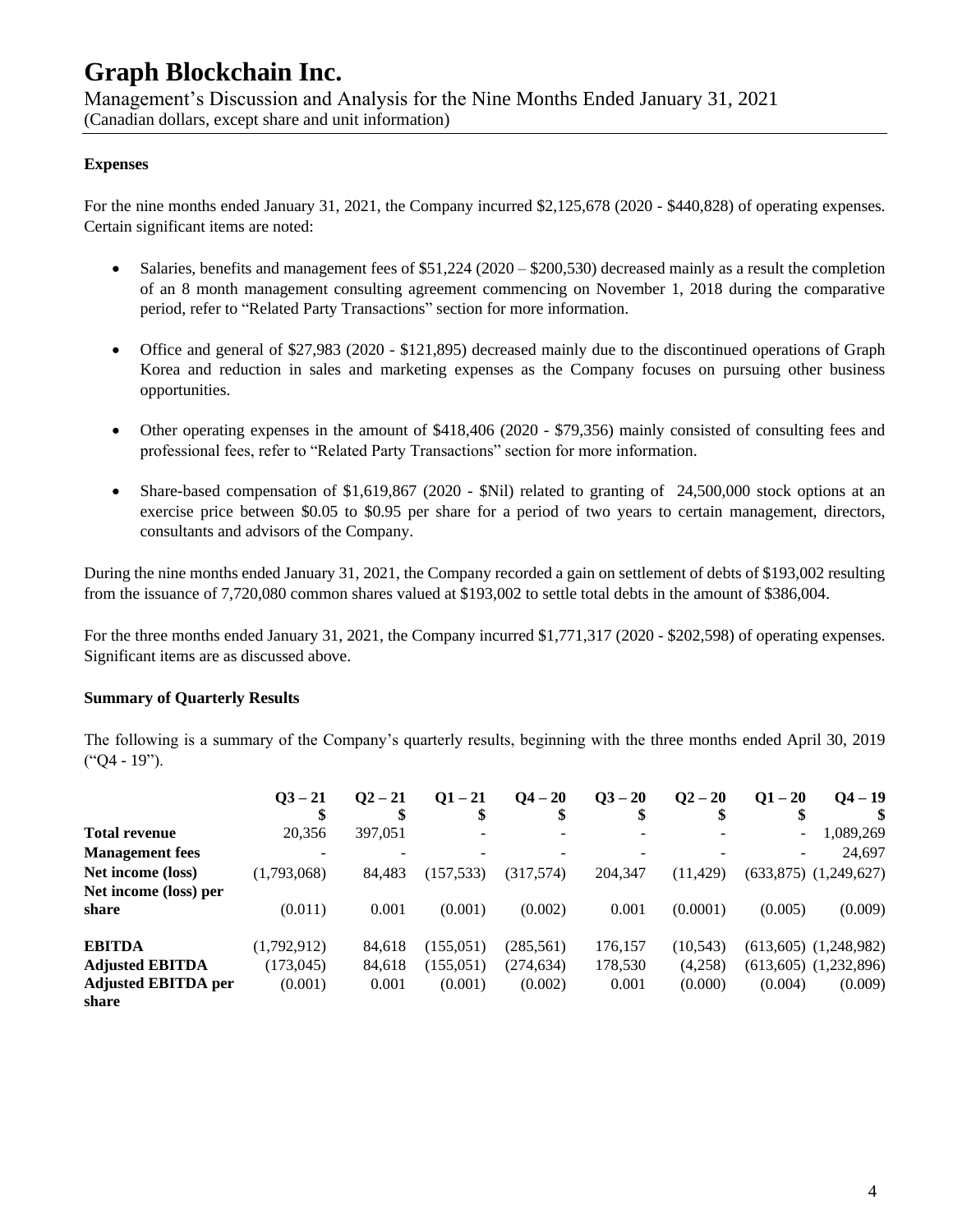Management's Discussion and Analysis for the Nine Months Ended January 31, 2021 (Canadian dollars, except share and unit information)

#### **Segment information**

The Company has two geographic segments as defined in note 4 to the interim condensed consolidated financial statements.

Segment information of the Company is summarized as follows:

|                                            | Graph<br>Canada<br>\$ | Graph<br>Korea<br>\$ | <b>Consolidated</b><br>totals |  |
|--------------------------------------------|-----------------------|----------------------|-------------------------------|--|
| For the nine months ended January 31, 2021 |                       |                      |                               |  |
| <b>Revenue from external customers</b>     | 417,407               |                      | 417,407                       |  |
| <b>Segment loss</b>                        | (1,855,836)           | (10, 282)            | (1,866,118)                   |  |
| As at January 31, 2021                     |                       |                      |                               |  |
| <b>Segment assets</b>                      | 771,304               | 2,547                | 773,851                       |  |
| <b>Segment liabilities</b>                 | 691,046               | 18,792               | 709,838                       |  |
|                                            | Graph                 | Graph                | Consolidated                  |  |
|                                            | Canada                | Korea                | totals                        |  |
|                                            | S                     | \$                   | \$                            |  |
| For the nine months ended January 31, 2020 |                       |                      |                               |  |
| Revenue from external customers            |                       |                      |                               |  |
| Segment loss                               | (240, 406)            | (200, 551)           | (440, 957)                    |  |
| As at April 30, 2020                       |                       |                      |                               |  |
| Segment assets                             | 127,338               | 10,496               | 137,834                       |  |
| Segment liabilities                        | 447,562               | 210,189              | 657,751                       |  |

The Company's revenue generating activities relate to the sale of COVID-19 related equipment and supplies. During the nine months ended January 31, 2021, the Company relied on one major customer, a company with certain directors in common with the Company, for 95% (2020 – 0%) of its revenues and the total amount due from this customer was \$409,762 as at January 31, 2021.

#### **Liquidity, Capital Resources, and Cash Flow**

The Company has financed its operations to date through the issuance of common shares and warrants. The Company continues to seek capital through various means including the issuance of equity. The interim condensed consolidated financial statements have been prepared on a going concern basis which assumes that the Company will be able to realize its assets and discharge its liabilities in the normal course of business for the foreseeable future.

The interim condensed consolidated financial statements were prepared on a going concern basis under the historical cost basis of accounting. As at January 31, 2021, the Company has an accumulated deficit of \$12,366,962 (April 30, 2020 - \$10,500,844). For the nine months ended January 31, 2021, the Company recognized a net loss of \$1,866,118 (2020 - \$440,957) and had net cash outflows from operating activities of \$483,626 (2020 - \$273,249). At January 31, 2021, the Company has insufficient cash to fund its planned operations for the next twelve months. These conditions indicate the existence of a material uncertainty that raise substantial doubt about the Company's ability to continue as a going concern.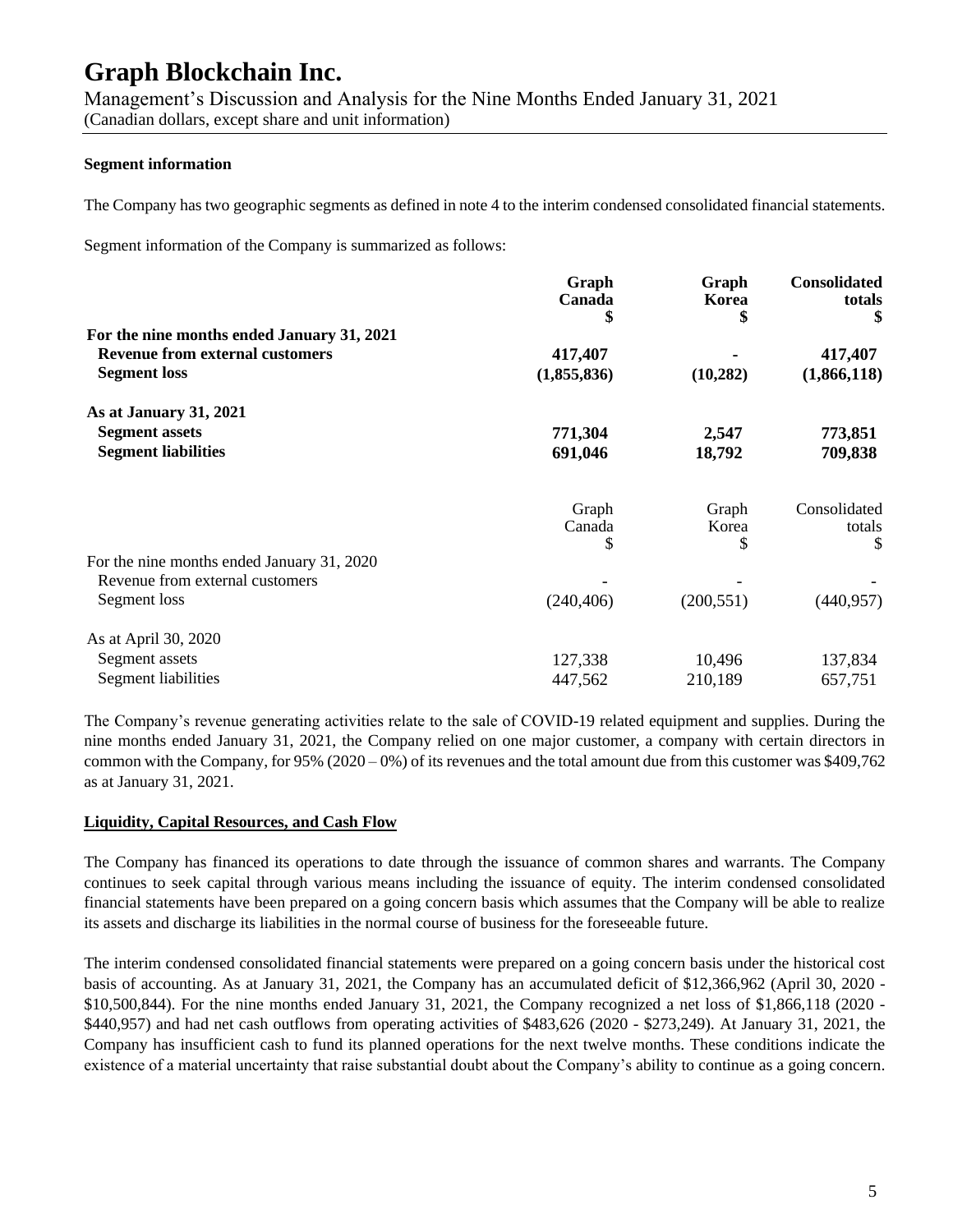Management's Discussion and Analysis for the Nine Months Ended January 31, 2021 (Canadian dollars, except share and unit information)

The Company's ability to continue as a going concern is dependent upon the ability of the Company to generate sufficient revenues and positive cash flows from its operating activities and/or obtain sufficient additional financing to settle its obligations and fund its planned operations. Accordingly, the Company may need further financing in the form of debt, equity or a combination thereof for the next twelve months. There can be no assurance that additional funding will be available to the Company, or, if available, that this funding will be on acceptable terms. If adequate funds are not available, the Company may be required to delay or reduce the scope of any or all of its projects.

The interim condensed consolidated financial statements do not reflect adjustments that would be necessary if the going concern assumption were not appropriate. Should the Company be unable to generate sufficient cash flow from operations or financing activities, the carrying value of the Company's asset could be subject to material adjustments and other adjustments may be necessary to these interim condensed consolidated financial statements.

#### **Related Party Transactions**

#### **a) Trade and other receivables**

As at January 31, 2021, an amount of \$409,762 (April 30, 2020 - \$Nil) included trade and other receivables is due from a company with certain directors in common with the Company.

#### **b) Accounts payable and accrued liabilities**

As at January 31, 2021, an amount of \$217,857 (April 30, 2020 - \$21,377) included accounts payable and accrued liabilities is due to certain officers and a shareholder company of the Company.

### **c) Loans payables**

As at January 31, 2021, the Company has loan advancements from a shareholder company for a total amount of \$Nil (April 30, 2020 - \$65,700). During the year ended April 30, 2020, the Company was repaid the prior year's amount and an additional amount was advanced to the Company resulting in a loan payable balance. This loan is unsecured, non-interest bearing and repayable on demand.

As at January 31, 2021, the Company has loan advancements due on demand from the Korea segment of a shareholder company for a total amount of \$Nil (April 30, 2020 - \$191,380) bearing interest at 5.0% per annum and unsecured. Interest accrued of \$2,380 during the nine months ended January 31, 2021 was included in accounts payable and accrued liabilities. Loan advances were made in the amount of \$76,180 during the year ended April 30, 2020.

### **d) Sales**

During the nine months ended January 31, 2021, the Company recognized sales of \$397,051 (2020 - \$Nil) from a company with certain directors in common with the Company.

#### **e) Inventory purchases**

During the nine months ended January 31, 2021, the Company purchased inventory of \$344,990 (100% of total purchases) (2020 - \$Nil) from a company with certain directors in common with the Company.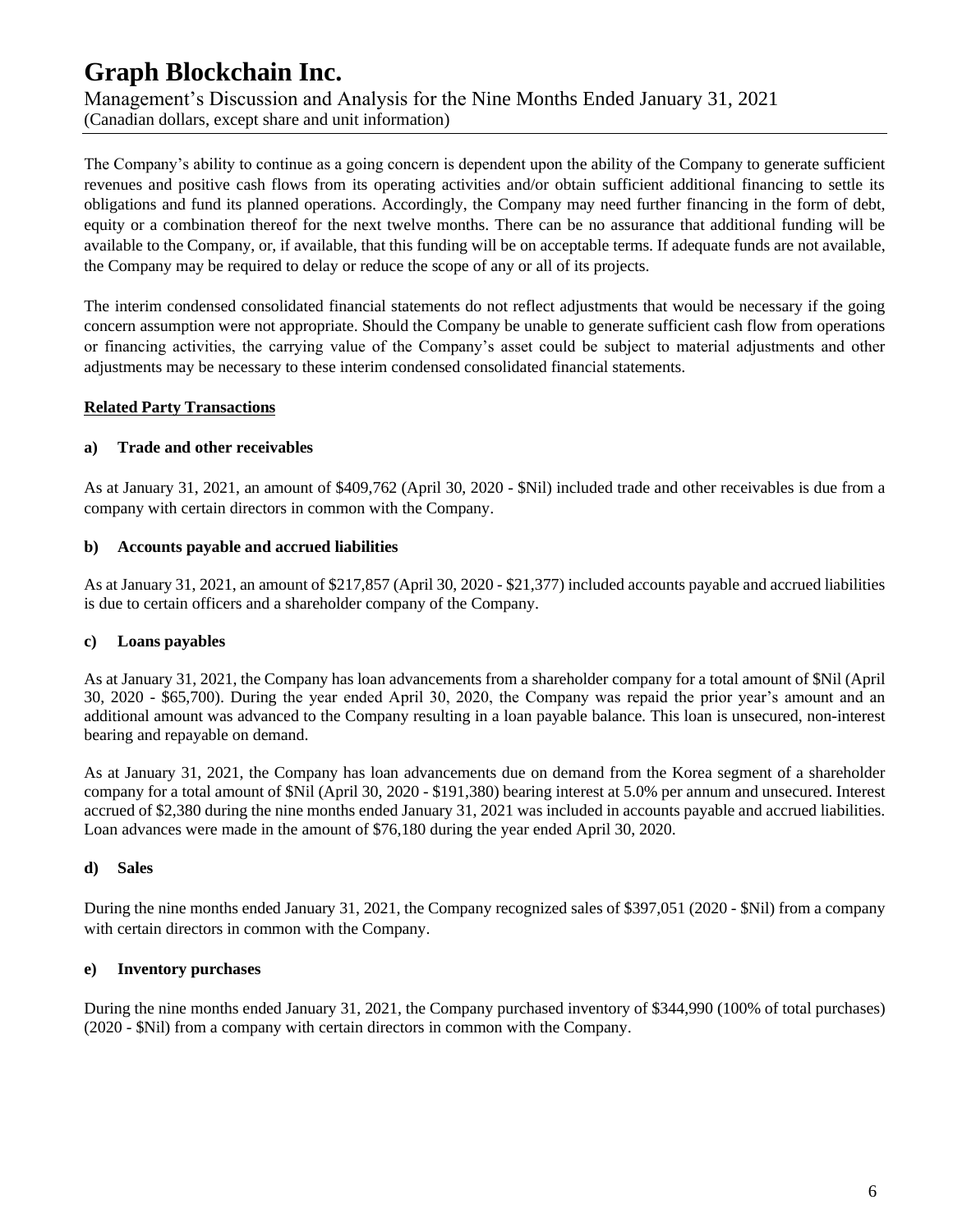Management's Discussion and Analysis for the Nine Months Ended January 31, 2021 (Canadian dollars, except share and unit information)

#### **d) Compensation of key management personnel**

Key management includes members of the Board and executive officers of the Company. Compensation awarded to key management is listed below:

|                                                      | Nine months<br>ended<br>January 31,<br>2021 | Nine months<br>ended<br>January 31,<br><b>2020</b> |
|------------------------------------------------------|---------------------------------------------|----------------------------------------------------|
| Accounting fees included in other operating expenses | 2,000                                       |                                                    |
| Consulting fees included in other operating expenses | 146,000                                     | 70,000                                             |
| Management fees                                      | 51,224                                      |                                                    |
| Share-based compensation                             | 1,367,390                                   |                                                    |
|                                                      | 1,566,614                                   | 70,000                                             |

#### **Subsequent Events**

In February 2021, the Company closed its acquisition of 100% of Babbage Mining Corp.'s ("Babbage") issued and outstanding securities pursuant to the terms of the share exchange agreement entered between the Company, Babbage and the shareholders of Babbage. The Company issued 60,000,000 units of the Company comprised of one common share of the Company and one share purchase warrant to Baggage shareholders at a deemed price of \$0.08 per unit for an aggregate purchase price of \$4,800,000. Each warrant is exercisable into one common share at a price of \$0.10 per common share for a period of eighteen months, subject to the Company's exercise of an Acceleration Right. The warrants are subject to an acceleration clause whereby if the common share price on the Canadian Securities Exchange is equal to or greater than \$0.15 per common share for a period of 10 consecutive trading days, the Company may, by notice of the holders of the warrants, reduce the remaining exercise period applicable to the warrants to no less than 30 days from the date of such notice.

On February 19, 2021, the Company completed non-brokered private placement of 28,950,000 units to raise gross proceeds of \$2,316,000. Each unit was priced at a price of \$0.08 and consisted of one common shares and one warrant of the Company. Each warrant shall be exercisable into one common share of the Company at a price of \$0.10 for a period of eighteen months from the date of issuance. In connection with the subscription, an aggregate of \$111,440 in finders' fees and 1,393,000 broker warrants were paid to finders. Each broker's warrant shall be exercisable into one common share at \$0.10 for a period of 18 months from the closing date.

On February 22, 2021, the Company granted incentive stock options to an advisor and consultant of the Company to purchase up to 4,000,000 common shares of the Company at a price of \$0.285 per share for a period of 2 years from the date of grant.

On March 8, 2021, the Company granted incentive stock options to certain management, directors, advisors and employees of the Company to purchase up to 13,000,000 common shares of the Company at a price of \$0.21 per share for a period of 2 years from the date of grant.

Subsequent to the nine months ended January 31, 2021, 11,281,384 of warrants were exercised for gross proceeds of \$964,883.

Subsequent to the nine months ended January 31, 2021, 11,300,000 of stock options were exercised for gross proceeds of \$961,000.